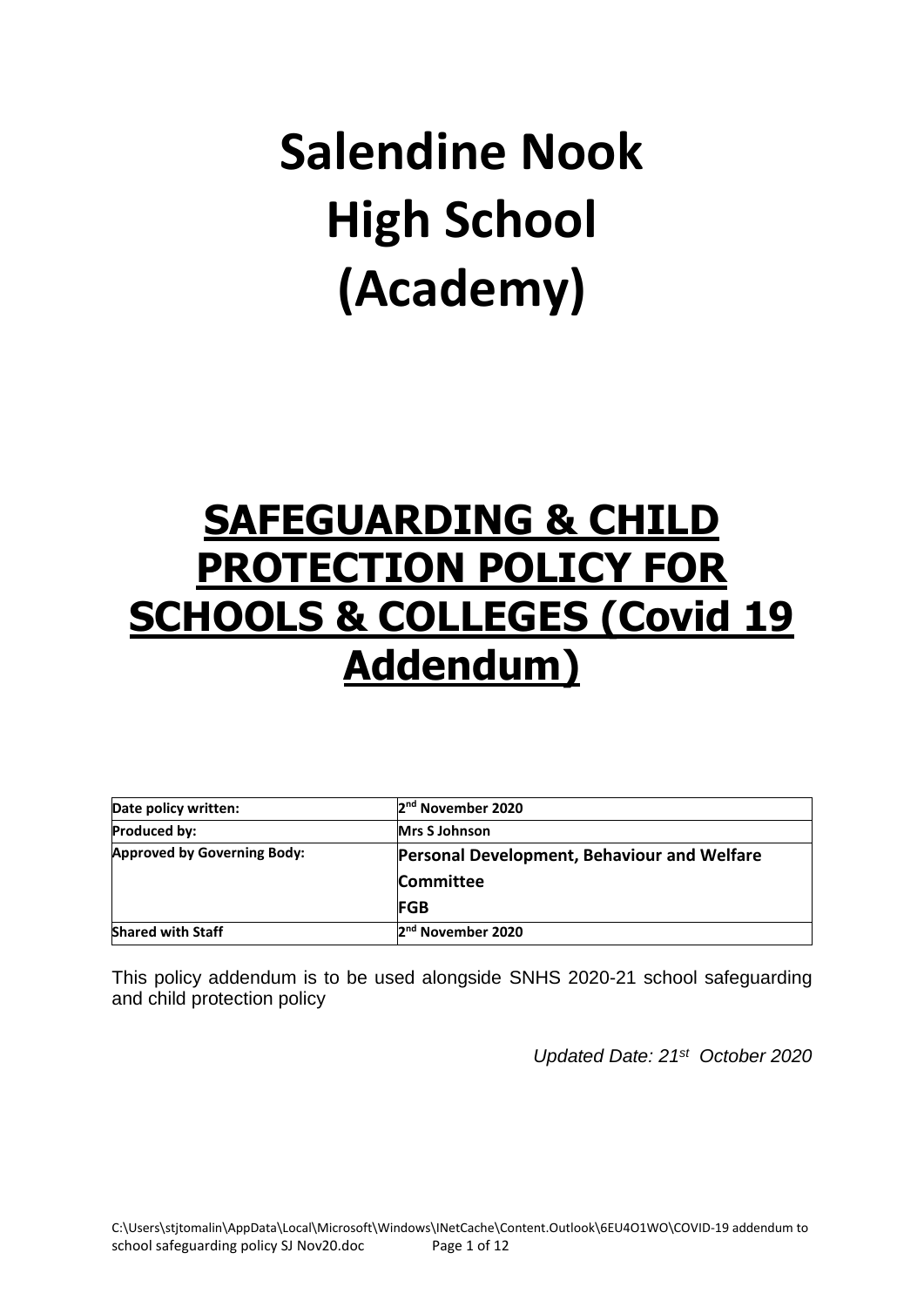# Table of Contents

| 2. |  |
|----|--|
| 3. |  |
| 4. |  |
| 5. |  |
| 6. |  |
|    |  |
|    |  |
|    |  |
|    |  |
|    |  |
|    |  |
|    |  |
|    |  |
|    |  |
|    |  |
|    |  |

#### <span id="page-1-0"></span>**Context**

This addendum of the school Safeguarding and Child Protection Policy applies from the start of the autumn term 2020. It reflects updated advice from Kirklees Safeguarding Childrens Partnership (KSCP) and Education Safeguarding Service.

It sets out changes to our normal child protection policy in light of coronavirus, and should be read in conjunction with our safeguarding and child protection policy. In this addendum, where we refer to measures to protect pupils who are at home, this means those who are learning at home for reasons to do with coronavirus – for example, due to clinical and/or public health advice, such as if there's a local lockdown or if they need to self-isolate.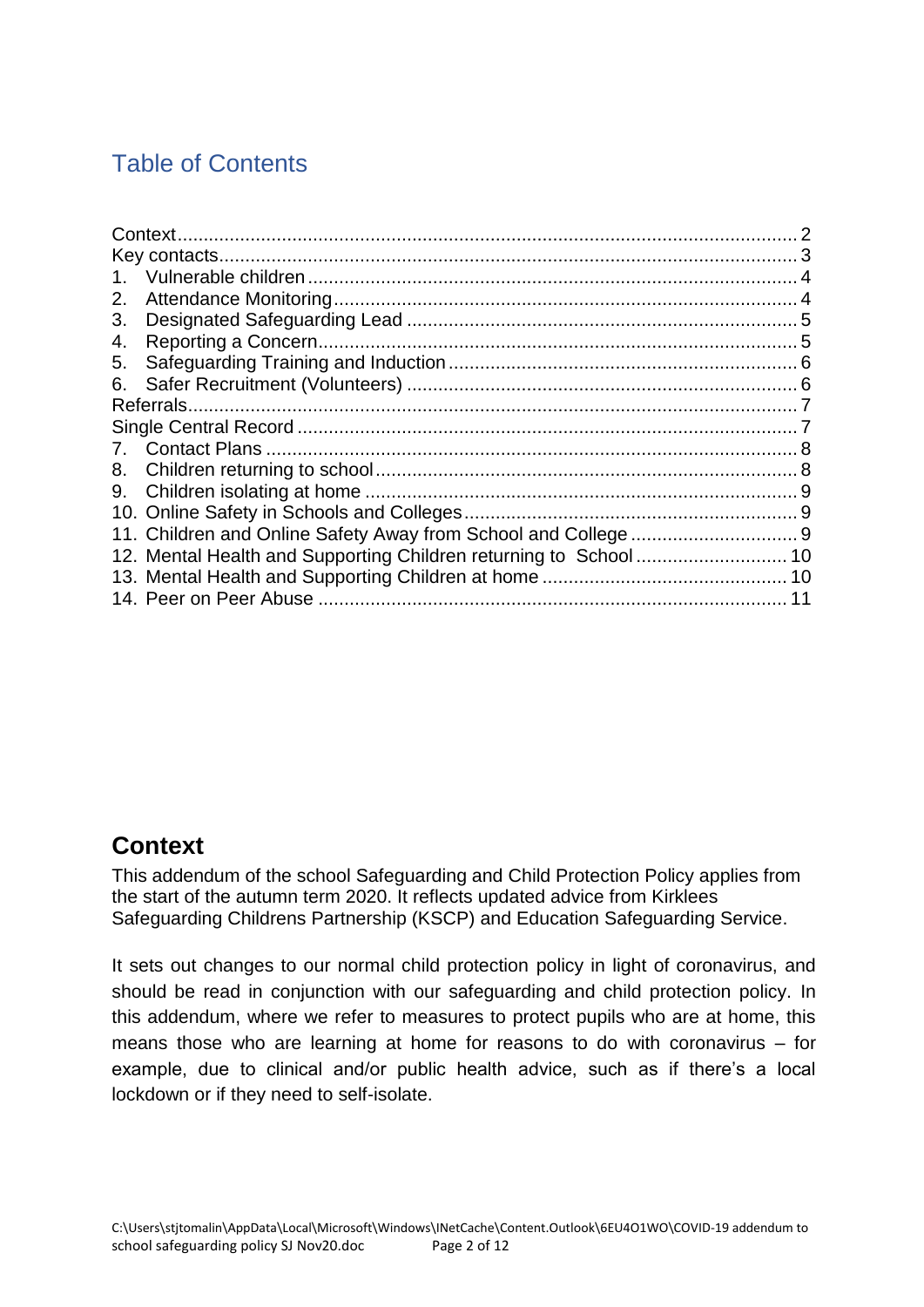This Addendum contains details of our safeguarding arrangements in the following areas:

- 1. Vulnerable Children
- 2. Attendance Monitoring
- 3. Designated Safeguarding Lead
- 4. Reporting a Concern
- 5. Safeguarding Training and Induction
- 6. Safer Recruitment/Volunteers
- 7. Contact plans
- 8. Children returning to school
- 9. Children isolating at home
- 10. Online safety in school and college
- 11. Children and online safety away from school and college
- 12. Mental health and supporting children returning to school
- 13. Mental health and supporting children at home
- 14. Peer on peer abuse

# <span id="page-2-0"></span>**Key contacts**

| Role                                         | <b>Name</b>      | Contact<br>number            | <b>Email</b>                     |
|----------------------------------------------|------------------|------------------------------|----------------------------------|
| Designated<br>Safeguarding<br>Lead           | Sam Johnson      | 07508374066<br>01484657541   | sj@snhs.kirklees.sch.uk          |
| Deputy<br>Designated<br>Safeguarding<br>Lead | Simone Wilson    | 01484 657541<br>07507 980086 | slw@snhs.kirklees.sch.uk         |
| Head<br>Teacher/Principal                    | Darren Christian | 01484657541                  | dc@snhs.kirklees.sch.uk          |
| Chair of<br>Governors                        | Mark Mitchell    | 01484 657541                 | GMMitchell@snhs.kirklees.sch.uk  |
| Safeguarding<br>Governor                     | Susan Greenwood  | 01484 657541                 | GSGreenwwod@snhs.kirklees.sch.uk |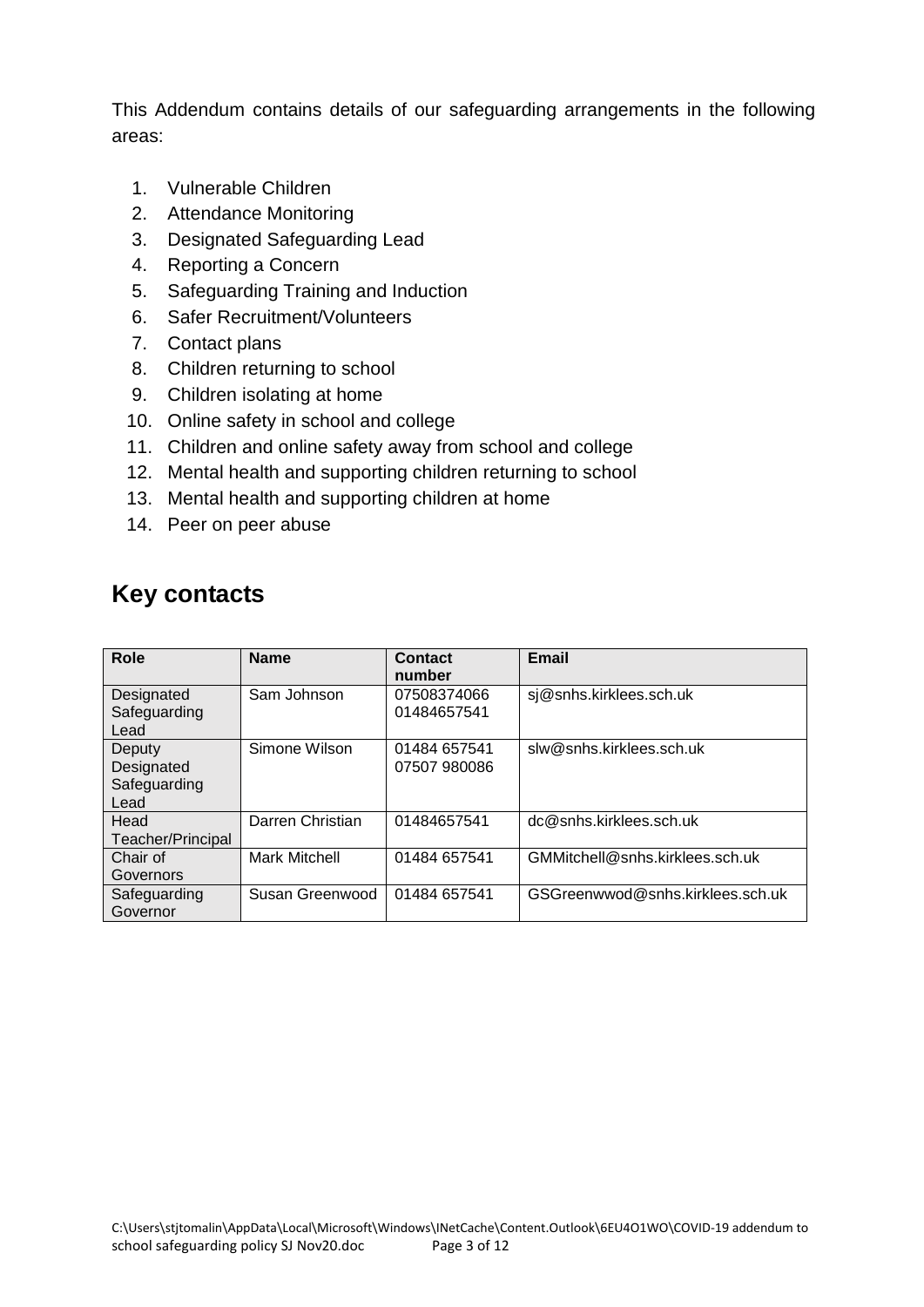# <span id="page-3-0"></span>**1. Vulnerable children**

- Those who have a social worker include children who have a Child Protection Plan and those who are looked after by the Local Authority. A child may also be deemed to be vulnerable if they have been assessed as being a Child in Need or otherwise meet the definition in section 17 of the Children Act 1989.
- Children and young people up to the age of 25 with education, health, and care (EHC) plans.
- Have been assessed as otherwise vulnerable by educational providers or LAs, for example those who are:
- On the edge of receiving support from children's social care services
- Adopted
- Living in temporary accommodation
- Young carers
- Considered vulnerable by the school and/or LA

#### <span id="page-3-1"></span>**2. Attendance Monitoring**

This school will resume taking the attendance register. School will also follow guidance from the Department for Education on how to record attendance and what data to submit.

All pupils of compulsory school age will be expected to attend school unless a statutory reason applies (for example, the pupil has been granted a leave of absence, is unable to attend because of sickness, is unable to attend because of clinical and/or public health advice, is absent for a necessary religious observance). Where any child we expect to attend school doesn't attend, or stops attending, our school staff will follow the LA first day calling procedure and ring /text parents/carers to establish the reason that the child(ren) have not attended their prearranged place in school.

Emergency contact and first day calling procedure <https://secure2.sla-online.co.uk/v3/Resources/Page/14663>

To support the above, we will, when communicating with parents and carers, confirm emergency contact numbers are correct and ask for any additional emergency contact numbers where they are available.

Social workers will be notified in cases where children have been allocated one.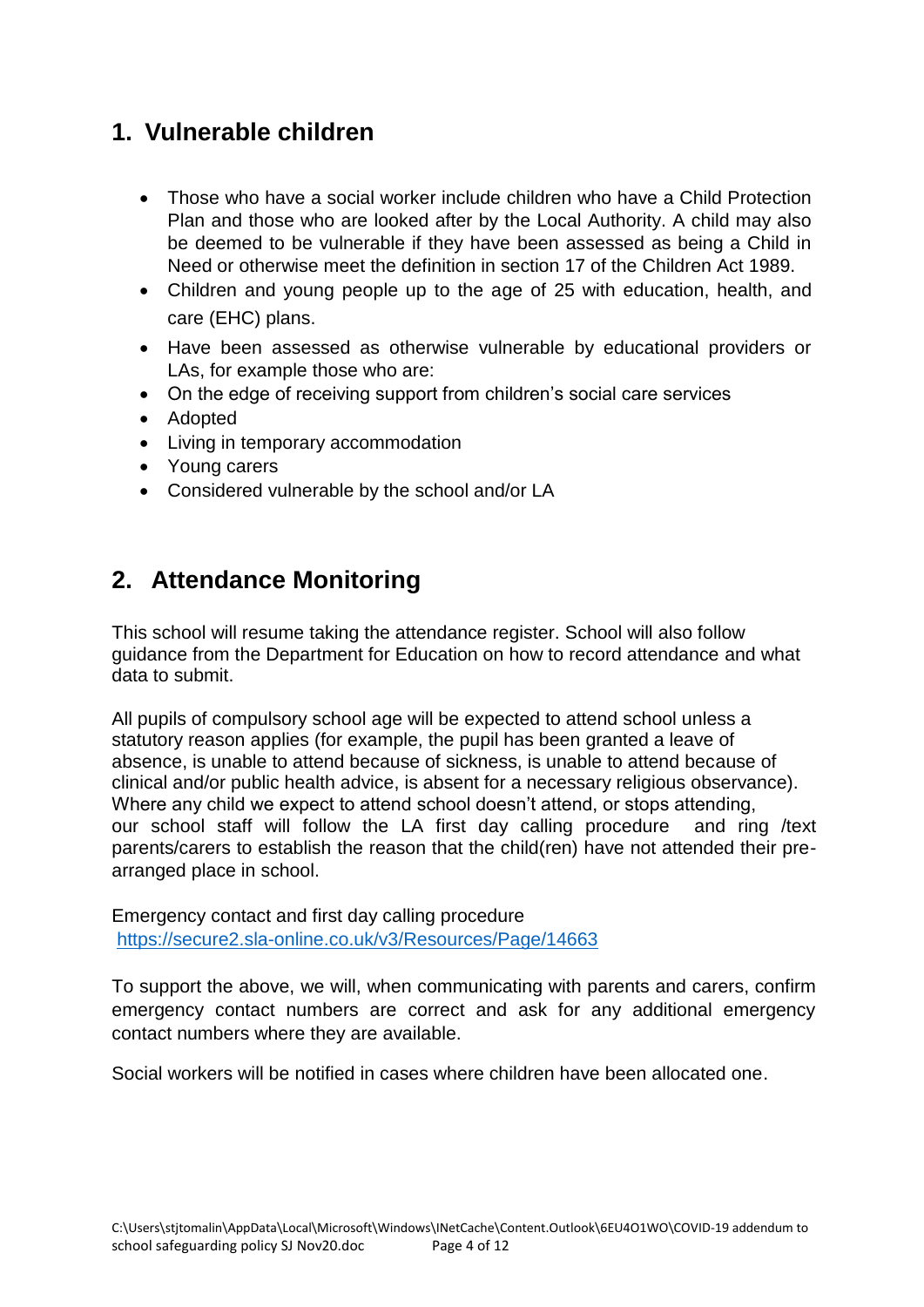# <span id="page-4-0"></span>**3. Designated Safeguarding Lead**

This School has a Designated Safeguarding Lead (DSL) and a Deputy DSL.

The Designated Safeguarding Lead is: Sam Johnson

The Deputy Designated Safeguarding Lead is: Simone Wilson

The optimal scenario is to have a trained DSL (or deputy) available on site. Where this is not the case a trained DSL (or deputy) will be available to be contacted via phone or online video - for example when isolating at home.

Where a trained DSL (or deputy) is not on-site, in addition to the above, a senior leader will assume responsibility for co-ordinating safeguarding on site.

This might include updating and managing access to child protection records and liaising with the offsite DSL (or deputy) and as required liaising with children's social workers where they require access to children in need and/or to carry out statutory assessments at the school or college.

All our school staff and volunteers will have access to a trained DSL (or deputy). On each day the staff on-site will be made aware of who that person is and how to speak to them.

The DSL will continue to engage with social workers, and attend all multi-agency meetings, which can be done remotely.

# <span id="page-4-1"></span>**4. Reporting a Concern**

Where staff has a concern about a child, we will continue to follow the process outlined in the school Safeguarding Policy, this includes making a report which can be done remotely.

In the unlikely event that a member of staff cannot access their systems from home, they will email the Designated Safeguarding Lead, Deputy DSL and Headteacher. This will ensure that the concern is received.

Staff will be reminded of the need to report any concerns immediately and without delay.

Where a staff member is concerned about an adult working with children in the school, they will report the concern to the headteacher. If there is a requirement to make a notification to the headteacher whilst away from school, this should be done verbally and followed up with an email to the headteacher.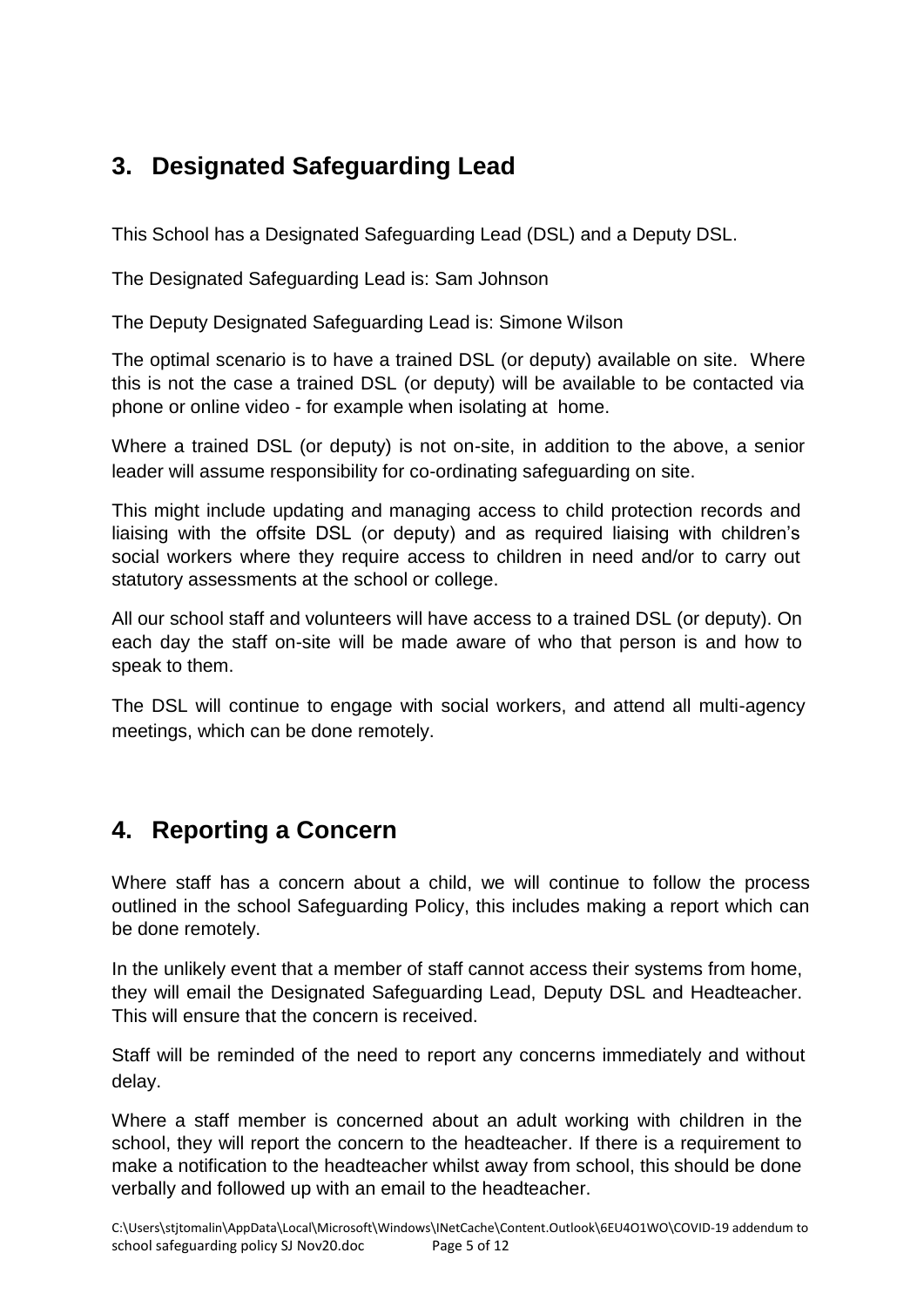Concerns around the Headteacher should be directed to the Chair of Governors: Mark Mitchell

#### <span id="page-5-0"></span>**5. Safeguarding Training and Induction**

The Local Authority is delivering DSL and whole school safeguarding training remotely until further notice whilst there remains a threat of the COVID-19 virus.

The DSL will communicate with existing staff any new local arrangements, so they know what to do if they are worried about a child.

The DSL will deliver updates at regular intervals to staff teams and at least annually.

Where new staff are recruited, or new volunteers enter school, they will continue to be provided with a safeguarding induction.

# <span id="page-5-1"></span>**6. Safer Recruitment (Volunteers)**

It remains essential that unsuitable people are not allowed to enter the children's workforce or gain access to children. If we recruit new staff, we will continue to follow the relevant safer recruitment processes for our setting and part three of KCSIE 2020.

In response to COVID-19, the Disclosure and Barring Service (DBS) has made changes to its guidance on standard and enhanced DBS ID checking to minimise the need for face-to-face contact.

Where we are utilising volunteers, we will continue to follow the checking and risk assessment process as set out below. Under no circumstances will a volunteer who has not been checked be left unsupervised (out of the line of sight) or allowed to work in regulated activity.

Volunteers who, on an unsupervised basis teach or look after children regularly, or provide personal care on a one-off basis in schools and colleges, will be in regulated activity. We will obtain an enhanced DBS certificate (which should include barred list information) for all volunteers who are new to working in regulated activity.

Existing volunteers in the regulated activity do not have to be re-checked if they have already had a DBS check (which includes barred list information). However, we will undertake a risk assessment and use our professional judgment and experience when deciding whether to obtain an enhanced DBS certificate for any volunteer not engaging in regulated activity.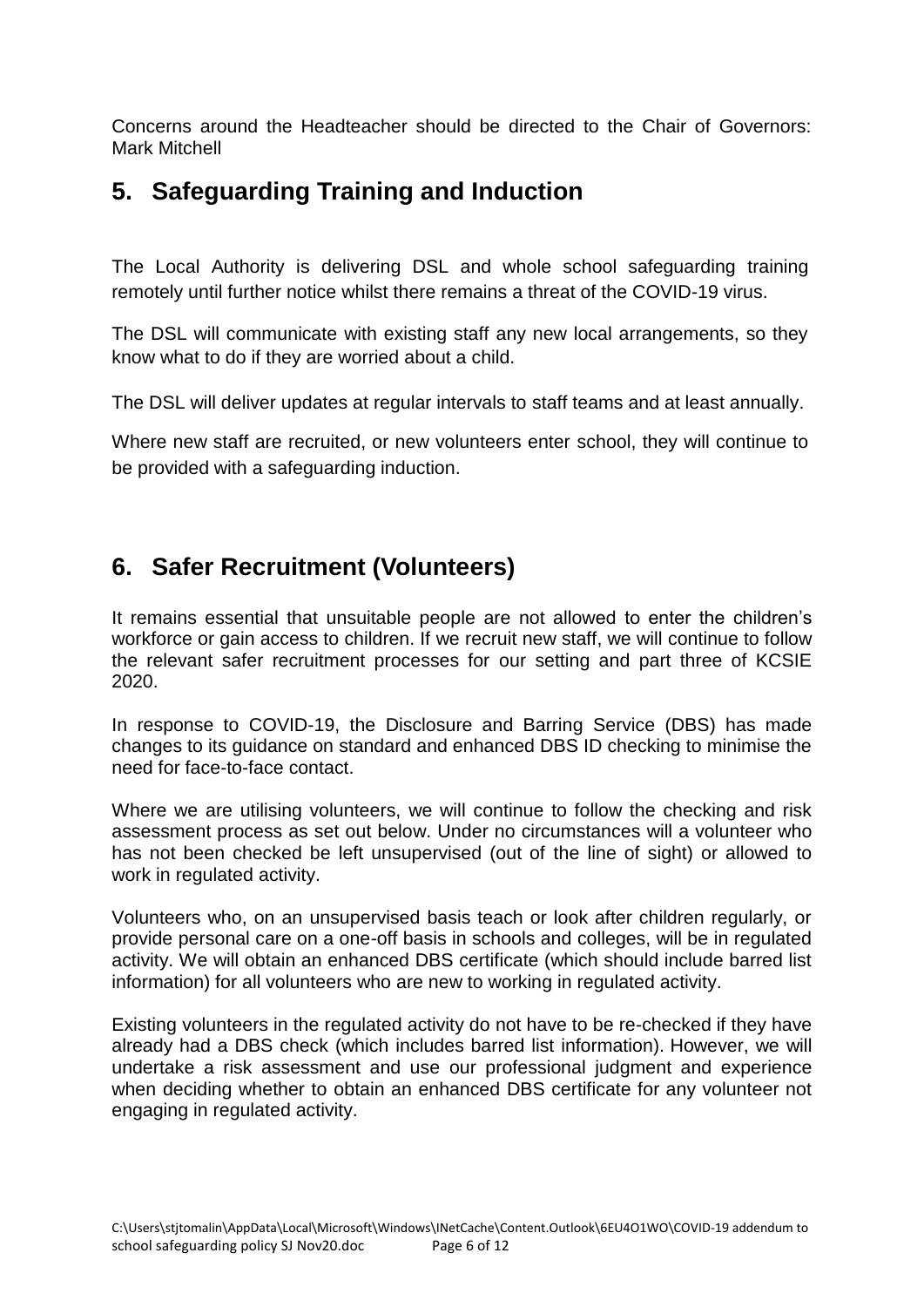In doing so we will consider:

- the nature of the work with children;
- what the establishment knows about the volunteer, including formal or informal information offered by staff, parents and other volunteers;
- whether the volunteer has other employment or undertakes voluntary activities where referees can advise on suitability;
- whether the role is eligible for an enhanced DBS check. Details of the risk assessment should be recorded.

Regarding members of the school or college workforce already engaging in a regulated activity and who already have the appropriate DBS check, there is no expectation that a new DBS check should be obtained where that member of the workforce temporarily moves to another school or college to support the care of children. The type of setting on the DBS check, for example, a specific category of school, is not a barrier. The same principle applies if childcare workers move to work temporarily in a school setting. The receiving institution should make a risk assessment as they would for a volunteer (see above).

Whilst the onus remains on us to satisfy ourselves that someone in our school has had the required checks, this can be achieved, if the receiving institution chooses to, via seeking assurance from the current employer rather than requiring new checks.

#### <span id="page-6-0"></span>**Referrals**

We will continue to follow our legal duty to refer to the DBS anyone who has harmed or poses a risk of harm to a child or vulnerable adult.

We will also continue to consider and make referrals to the Teaching Regulation Agency (TRA) if required via [Misconduct.Teacher@education.gov.uk.](mailto:Misconduct.Teacher@education.gov.uk)

All referrals received by the TRA will continue to be considered. Where referrals on serious safeguarding matters are received and it is deemed that there is a public interest in doing so consideration will be given as to whether an interim prohibition order (IPO) should be put in place. The TRA will continue to progress all cases but will not schedule any hearings at the current time.

#### <span id="page-6-1"></span>**Single Central Record**

Whilst acknowledging the challenge of the current environment, it is essential from a safeguarding perspective that we are aware, on any given day, which staff/volunteers will be in the school, and that appropriate checks have been carried out, especially for anyone engaging in regulated activity. As such, we will continue to keep the single central record (SCR) up to date.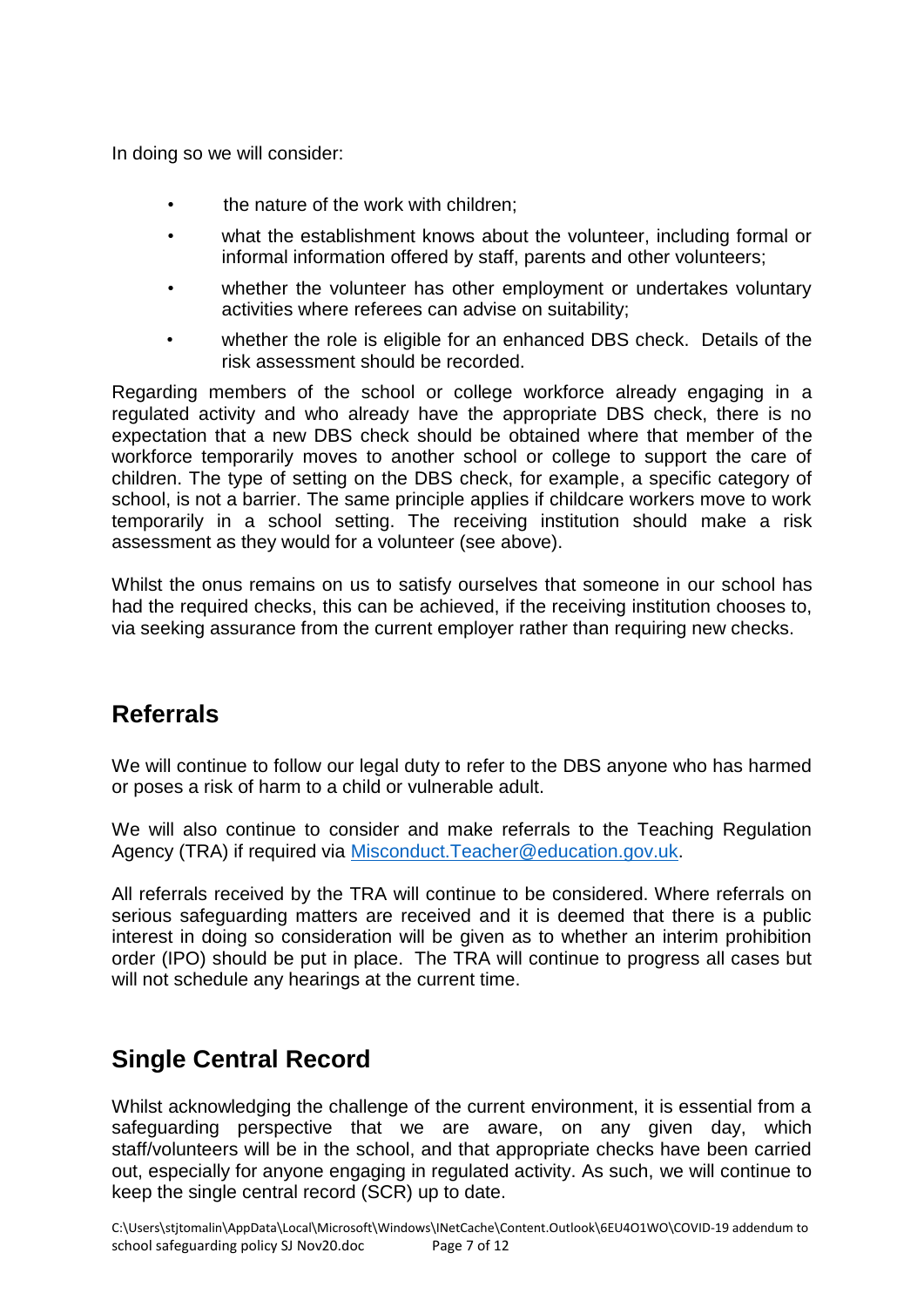The SCR can, if we choose, provide the means to log everyone that will be working or volunteering in school on any given day, including any staff who may be on loan from other institutions. The SCR can also, if we choose, be used to log details of any risk assessments carried out on volunteers and staff on loan from elsewhere.

#### <span id="page-7-0"></span>**7. Contact Plans**

This school will have contact plans for children with a social worker, and other children this school may have safeguarding concerns for circumstances where the child is at home.

Each child has an individual plan, which sets out:

- How often the school will make contact this will be at least once a week
- Which staff member(s) will make contact as far as possible, this will be staff who know the family well
- How staff will make contact this will be over the phone, doorstep visits, or a combination of both
- These plans will be recorded in school on the childs file
- We have agreed on these plans with children's social care where relevant, and will review them half termly.

# <span id="page-7-1"></span>**8. Children returning to school**

- The DSL (or deputy) will do all they reasonably can to find out from parents and carers whether there have been any changes regarding welfare, health and wellbeing that they should be aware of before children return. Parents/carers are actively encouraged to report changes in circumstances to a DSL.
- They will also liaise with the school nurse(s) to gather relevant information about any support provided by school nursing services while children have not been in school.
- The DSL (and deputy) will be given time to support staff and children regarding new concerns (and referrals as appropriate) as children return to school.
- Staff and volunteers will be alert to any new safeguarding concerns as they see pupils in person.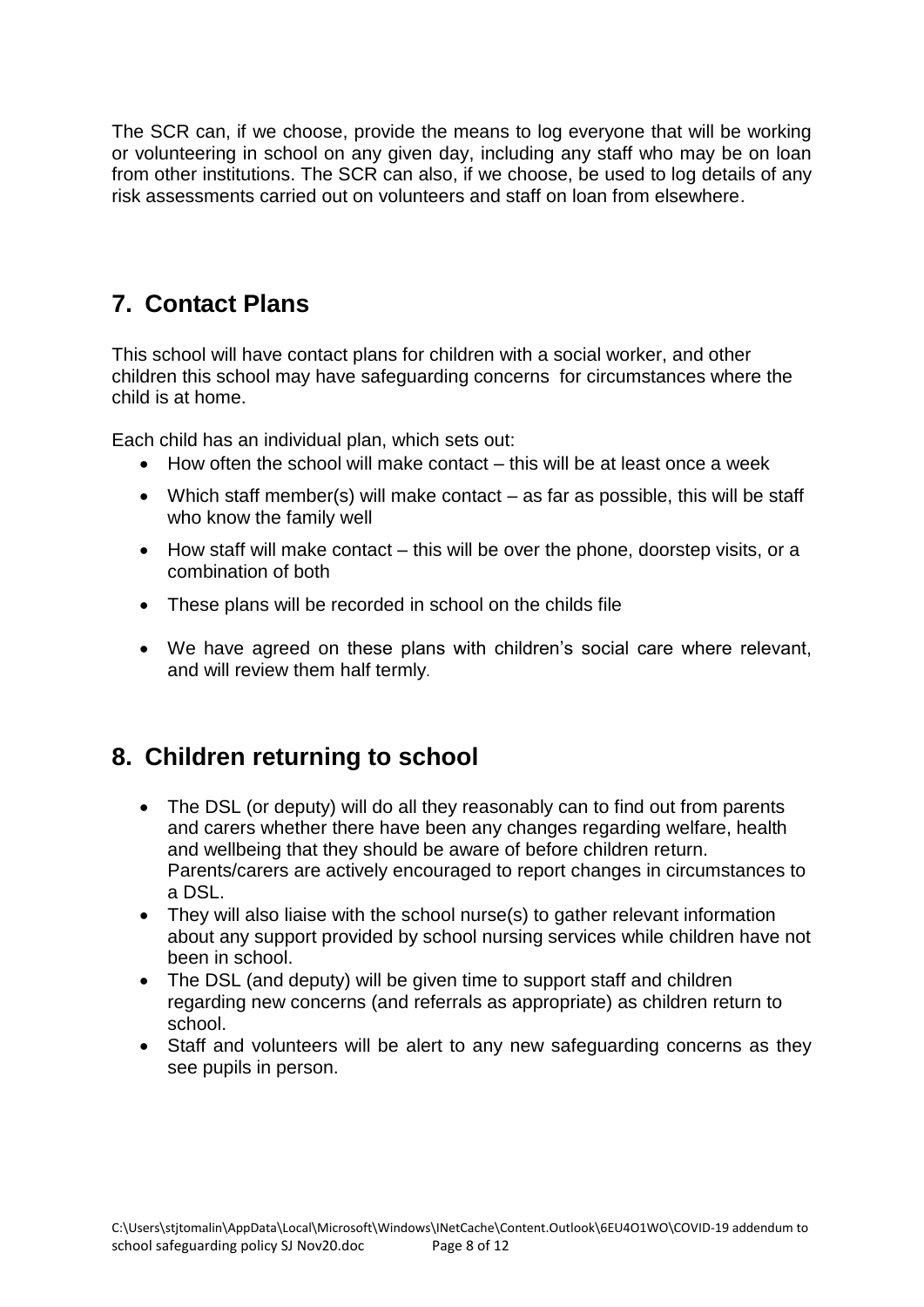# <span id="page-8-0"></span>**9. Children isolating at home**

The school will maintain contact with children who are at home. Staff will try to speak directly to children at home to help identify any concerns. They will use school phones and devices to make calls home. Or, if necessary they will use personal phones but they will withhold their number.

Staff and volunteers will look out for signs like:

- Not completing assigned work or logging on to school systems
- No contact from children or families
- Seeming more withdrawn during class check-ins

#### <span id="page-8-1"></span>**10. Online Safety in Schools and Colleges**

- Our School will continue to provide a safe environment, including online. This includes the use of an online filtering system.
- Where students are using computers in school, appropriate supervision will be in place.

#### <span id="page-8-2"></span>**11. Children and Online Safety Away from School and College**

It is important that all staff who interact with children, including online, continue to look out for signs a child may be at risk. Any such concerns should be dealt with as per the school safeguarding and child protection policy and where appropriate, referrals will still be made to children's social care and as required, the police.

Online teaching should follow the same principles as set out in the school code of conduct.

This school will ensure any use of online learning tools and systems is in line with privacy and data protection/GDPR requirements.

Where staff are interacting with children online, they will continue to follow the schools existing, Remote Learning Guidance.

School will make sure children know how to report any concerns they have back to our school, and signpost them to other sources of support too.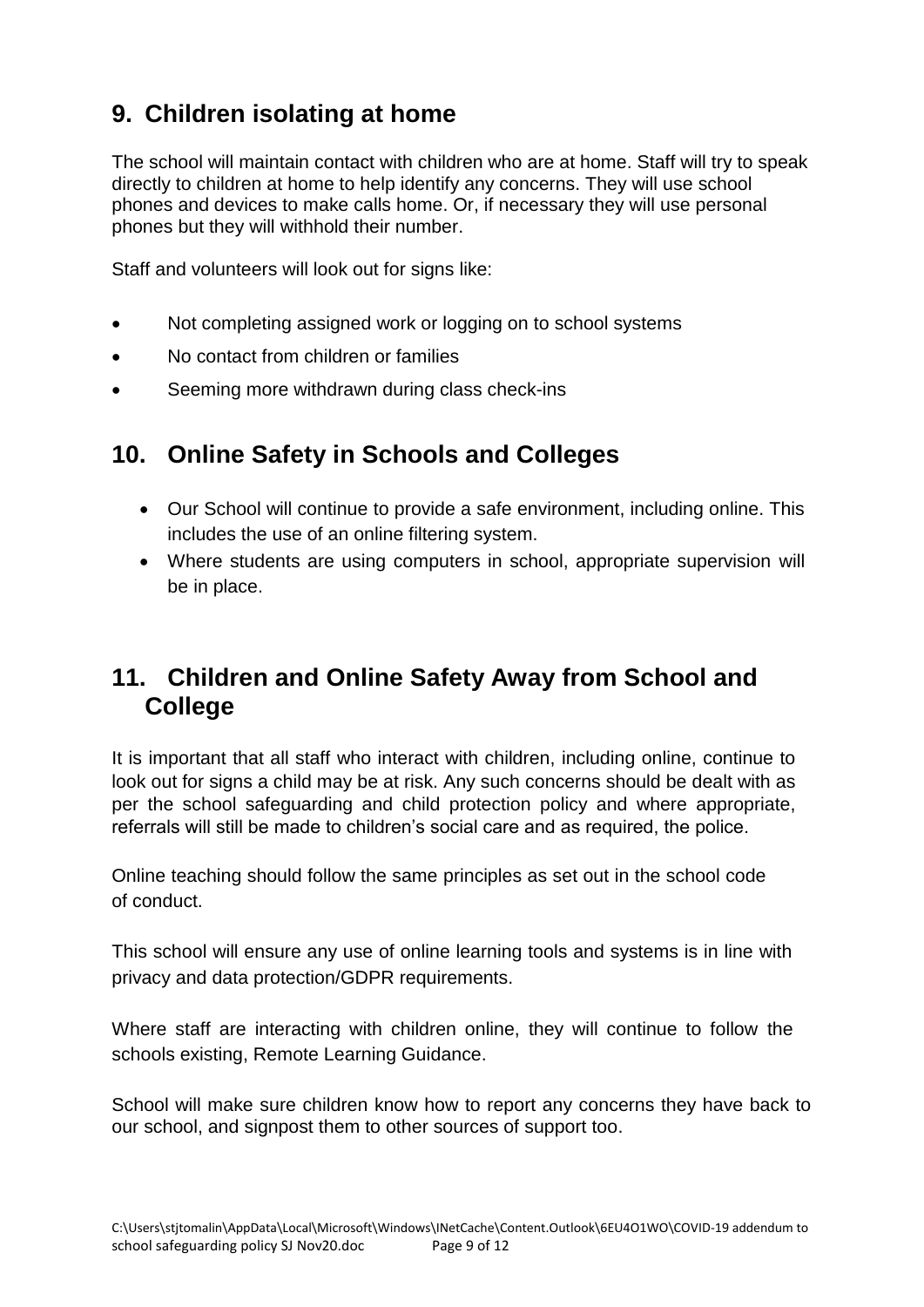All staff sign the acceptable use policy annually and these are applicable to remote learning. Pupils and parents are expected to sign the home school online learning agreement.

Staff will continue to be alert to signs that a child may be at risk of harm online, and act on any concerns immediately.

Below are some things we will consider when delivering virtual lessons, especially where webcams are involved:

- No 1:1s, groups only.
- Staff and children must wear suitable clothing, as should anyone else in the household.
- Any computers used should be in appropriate areas, for example, not in bedrooms; and the background should be blurred.
- The live class should be recorded so that if any issues were to arise, the video can be reviewed.
- Live classes should be kept to a reasonable length of time, or the streaming may prevent the family 'getting on' with their day.
- Language must be professional and appropriate, including any family members in the background.
- Staff must only use platforms provided by school to communicate with students
- Staff should record, the length, time, date and attendance of any sessions held.

#### <span id="page-9-0"></span>**12. Mental Health and Supporting Children returning to School**

This school is committed to ensuring the safety and wellbeing of all its students and we will continue to be a safe space for children to attend and flourish. Staff and volunteers will be aware of the possible effects that this period may have had on pupils' mental health. They will look out for behavioural signs, including pupils being fearful, withdrawn, aggressive, oppositional or excessively clingy, to help identify where pastoral support may be needed.

# <span id="page-9-1"></span>**13. Mental Health and Supporting Children at home**

• Where possible, school will continue to offer our current support for pupil mental health for all pupils. Pupils who access counselling will do this at home remotely.